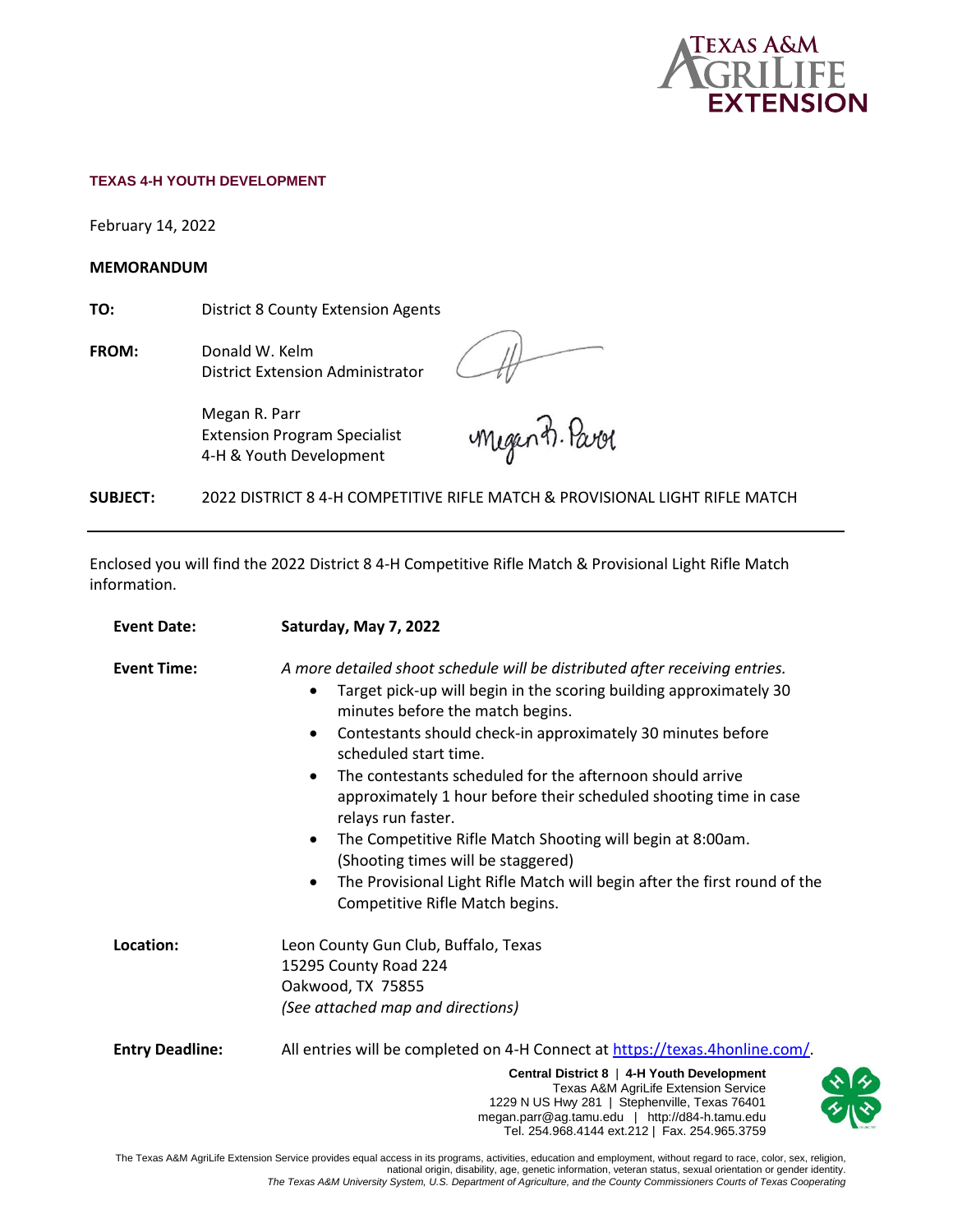|                          | Opens: Monday, April 4, 2022<br>Closes: Friday, April 15, 2022                                                                                                                                                                                                                                                         |  |  |  |  |
|--------------------------|------------------------------------------------------------------------------------------------------------------------------------------------------------------------------------------------------------------------------------------------------------------------------------------------------------------------|--|--|--|--|
| <b>County Approvals:</b> | County offices need to approve registrations on 4-H Connect by Monday, April<br>18, 2022                                                                                                                                                                                                                               |  |  |  |  |
| <b>Entry Fee:</b>        | \$10 per member per match                                                                                                                                                                                                                                                                                              |  |  |  |  |
| <b>Late Entries:</b>     | Late entries will be permitted with an additional:<br>• \$20 late fee per 4-H member up to 60 hours after the regular contest<br>deadline.<br>• \$50 late fee per 4-H member after 60 hours and up to the time of<br>check-in on-site at an event                                                                      |  |  |  |  |
| <b>Agent Committee:</b>  | Committee will be expected to attend and assist where needed. Additional<br>agents are welcome to attend as assistance is always needed.<br>Cassie Ferguson*<br>$\bullet$<br><b>Andrew Lewis</b><br>Katelyn Bench<br>Shelley Franklin<br>Angie Nors<br><b>Richard Parrish</b><br>$\bullet$<br>London Fair<br>$\bullet$ |  |  |  |  |
| <b>Accommodations:</b>   | If you have any participants requiring auxiliary aids or special accommodations,<br>please let us know at the time entry materials are due.                                                                                                                                                                            |  |  |  |  |
| <b>Concession Stand:</b> | Leon County will be offering a concession stand again. We encourage you to<br>support their concession stand!!                                                                                                                                                                                                         |  |  |  |  |
| Weather<br>Contingency:  | In the event of inclement weather, Seniors will report to the range as scheduled.<br>Heats will take place as rain allows. Juniors & Intermediates will receive their<br>targets via mail and will have 1 week to return them for scoring.                                                                             |  |  |  |  |

As always, if you have any questions or concerns, please let us know.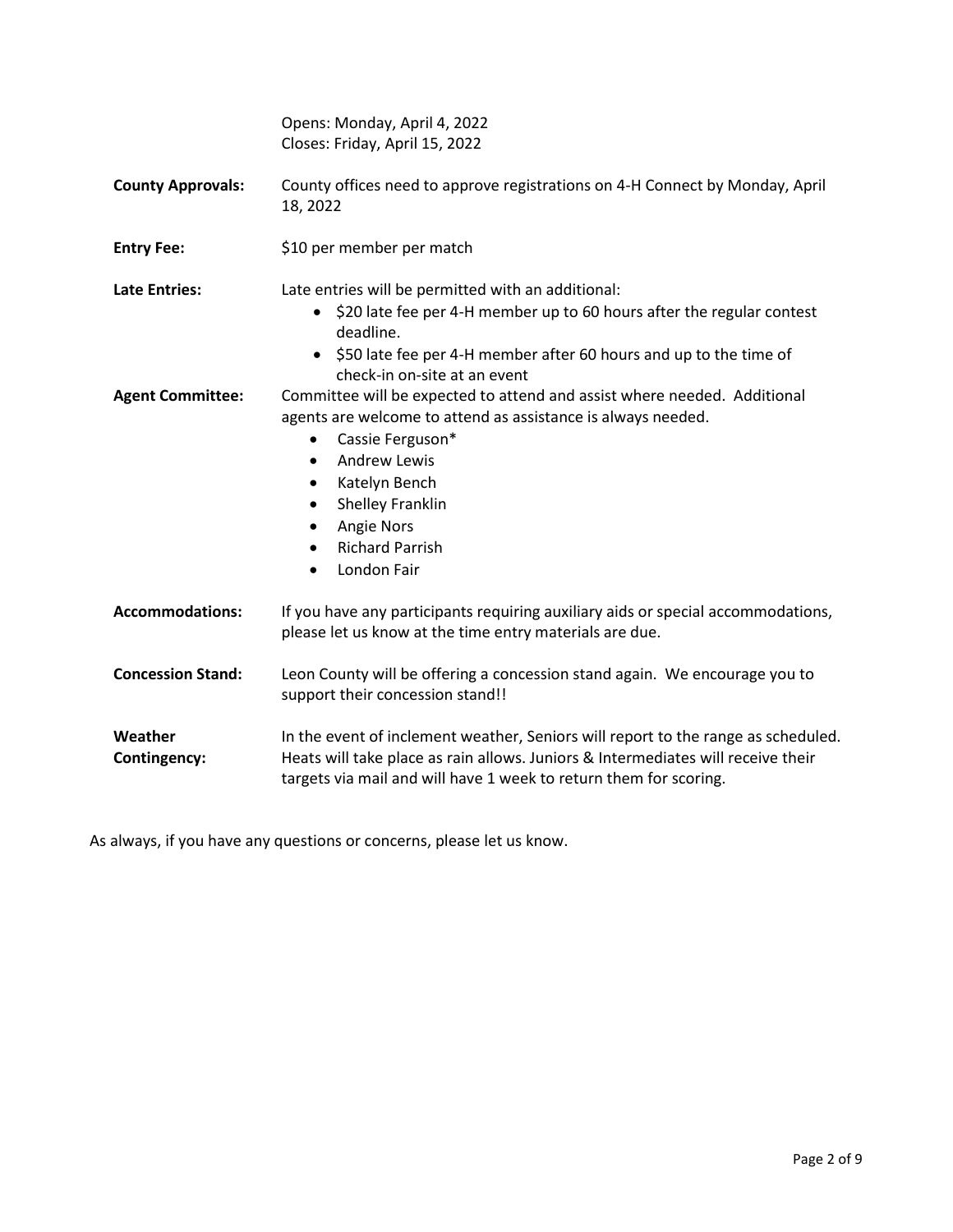# **DISTRICT 8 4-H RIFLE MATCH**



# *Contestant Information*

# **District Match Information**

| <b>Event Date:</b>       | Saturday, May 7, 2022                                                                                                                                                                                                                                                                                                                                                                                                                                                                                                                                                                                                                                                                              |  |  |  |  |
|--------------------------|----------------------------------------------------------------------------------------------------------------------------------------------------------------------------------------------------------------------------------------------------------------------------------------------------------------------------------------------------------------------------------------------------------------------------------------------------------------------------------------------------------------------------------------------------------------------------------------------------------------------------------------------------------------------------------------------------|--|--|--|--|
| <b>Event Time:</b>       | A more detailed shoot schedule will be distributed after receiving entries.<br>Target pick-up will begin in the scoring building approximately 30<br>minutes before the match begins.<br>Contestants should check-in approximately 30 minutes before<br>$\bullet$<br>scheduled start time.<br>The contestants scheduled for the afternoon should arrive<br>$\bullet$<br>approximately 1 hour before their scheduled shooting time in case<br>relays run faster.<br>• The Competitive Rifle Match Shooting will begin at 8:00am.<br>(Shooting times will be staggered)<br>The Provisional Light Rifle Match will begin after the first round of the<br>$\bullet$<br>Competitive Rifle Match begins. |  |  |  |  |
| Location:                | Leon County Gun Club, Buffalo, Texas<br>15295 County Road 224<br>Oakwood, TX 75855<br>(See attached map and directions)                                                                                                                                                                                                                                                                                                                                                                                                                                                                                                                                                                            |  |  |  |  |
| <b>Entry Deadline:</b>   | All entries will be completed on 4-H Connect at https://texas.4honline.com/.<br>Contact your County Extension Agent for entry deadlines.<br>http://counties.agrilife.org/                                                                                                                                                                                                                                                                                                                                                                                                                                                                                                                          |  |  |  |  |
|                          |                                                                                                                                                                                                                                                                                                                                                                                                                                                                                                                                                                                                                                                                                                    |  |  |  |  |
| <b>Entry Fee:</b>        | \$10 per member per match                                                                                                                                                                                                                                                                                                                                                                                                                                                                                                                                                                                                                                                                          |  |  |  |  |
| <b>Late Entries:</b>     | Late entries will be permitted with an additional:<br>• \$20 late fee per 4-H member up to 48 hours after the regular contest<br>deadline.<br>• \$50 late fee per 4-H member after 48 hours and up to the time of<br>check-in on-site at an event                                                                                                                                                                                                                                                                                                                                                                                                                                                  |  |  |  |  |
| <b>Accommodations:</b>   | If you have any participants requiring auxiliary aids or special accommodations,<br>please let us know at the time entry materials are due.                                                                                                                                                                                                                                                                                                                                                                                                                                                                                                                                                        |  |  |  |  |
| <b>Concession Stand:</b> | Leon County will be offering a concession stand again. We encourage you to<br>support their concession stand!!                                                                                                                                                                                                                                                                                                                                                                                                                                                                                                                                                                                     |  |  |  |  |
| Weather<br>Contingency:  | In the event of inclement weather, Seniors will report to the range as scheduled.<br>Heats will take place as rain allows. Juniors & Intermediates will receive their<br>targets via mail and will have 1 week to return them for scoring.                                                                                                                                                                                                                                                                                                                                                                                                                                                         |  |  |  |  |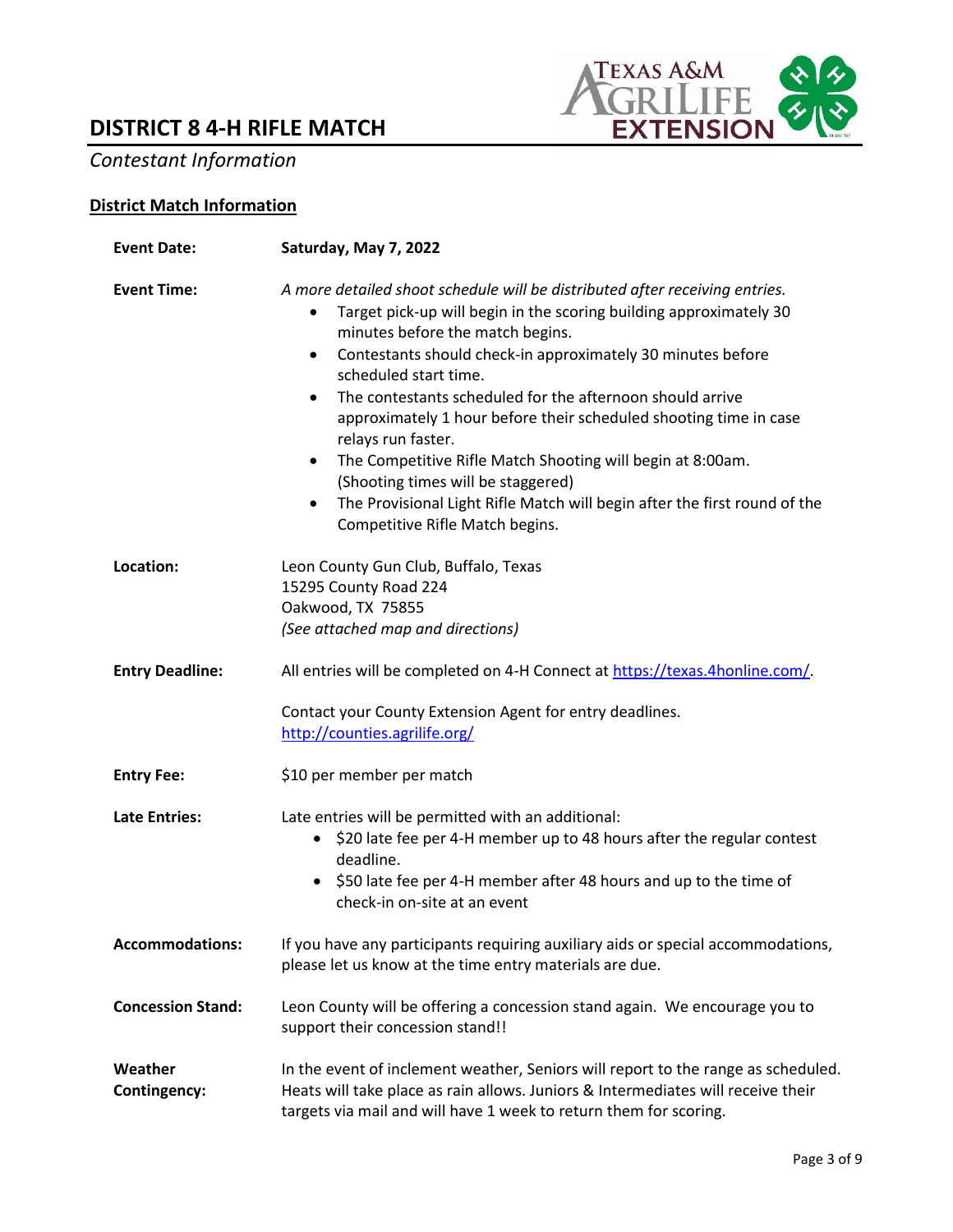# **DISTRICT 8 4-H RIFLE MATCH**



*General Rules & Guidelines*

## 1. **Texas 4-H Roundup Indoor Rifle Match Rules**

The District 8 4-H Rifle Match will follow the Texas 4-H Roundup Indoor Rifle Match Rules. These rules are used with modifications for the District 8 4-H Rifle Match as stated below. The following rule set supersedes all other rules where differences exist. Any items not addressed in these District 8 Rules or the Texas 4-H Roundup Indoor Rifle Match Rules will be referenced to the NRA Smallbore Rifle Rules.

#### 2. **Membership**

Participants must be a bona fide 4-H member, currently enrolled in their respective county program.

#### 3. **Age Divisions**

There will be three (3) age divisions (Junior, Intermediate, and Senior) in the District 8 4-H Rifle Match as listed below. Age divisions are determined by a participant's grade as of August 31, 2021, as follows:

| <b>Division</b> | Grades               |                                      |  |  |
|-----------------|----------------------|--------------------------------------|--|--|
| Junior          | $3^*$ , 4, or 5      | *Must be at least 8 years old        |  |  |
| Intermediate    | 6. 7. or 8           |                                      |  |  |
| Senior          | $9.10.11$ , or $12*$ | *Must not be older than 18 years old |  |  |

Only Senior aged members may advance to the state qualifying competition at Texas 4-H Roundup Indoor Rifle Match in June.

#### 4. **Participation/Entries**

4-H members must be certified by the County Extension Agent to participate at any District 4-H event.

All team members must be from the same county and within the same age division. Exception: Juniors may move up to the Intermediate age division when participating on a team that has a true Intermediate (based upon grades listed above) on it. No one may move up to the Senior age division. No individual may move down to a younger age division. Only Senior aged 4-H members may advance to the state competition at Texas 4-H Roundup Indoor Rifle Match.

There is no limit to the number of teams and/or individuals a county may enter per age division.

*Note*. A county can only have a maximum of 2 individual entries per age division. If there are 3 individuals wanting to participate in the same age division, they must be considered a team entry.

#### 5. **Targets** & **Scoring**

Fifty foot 3-position



Orion Indoor 50-foot rifle target. It is similar in design to the USA-50 (NRA-50) target. The scoring rings are equivalent to the ISSF 50m rifle target reduced to 50ft. This target can be viewed and ordered at the Orion website; [\(http://www.orionscoringsystem.com/orion/Product.aspx?ProductID=4\)](http://www.orionscoringsystem.com/orion/Product.aspx?ProductID=4).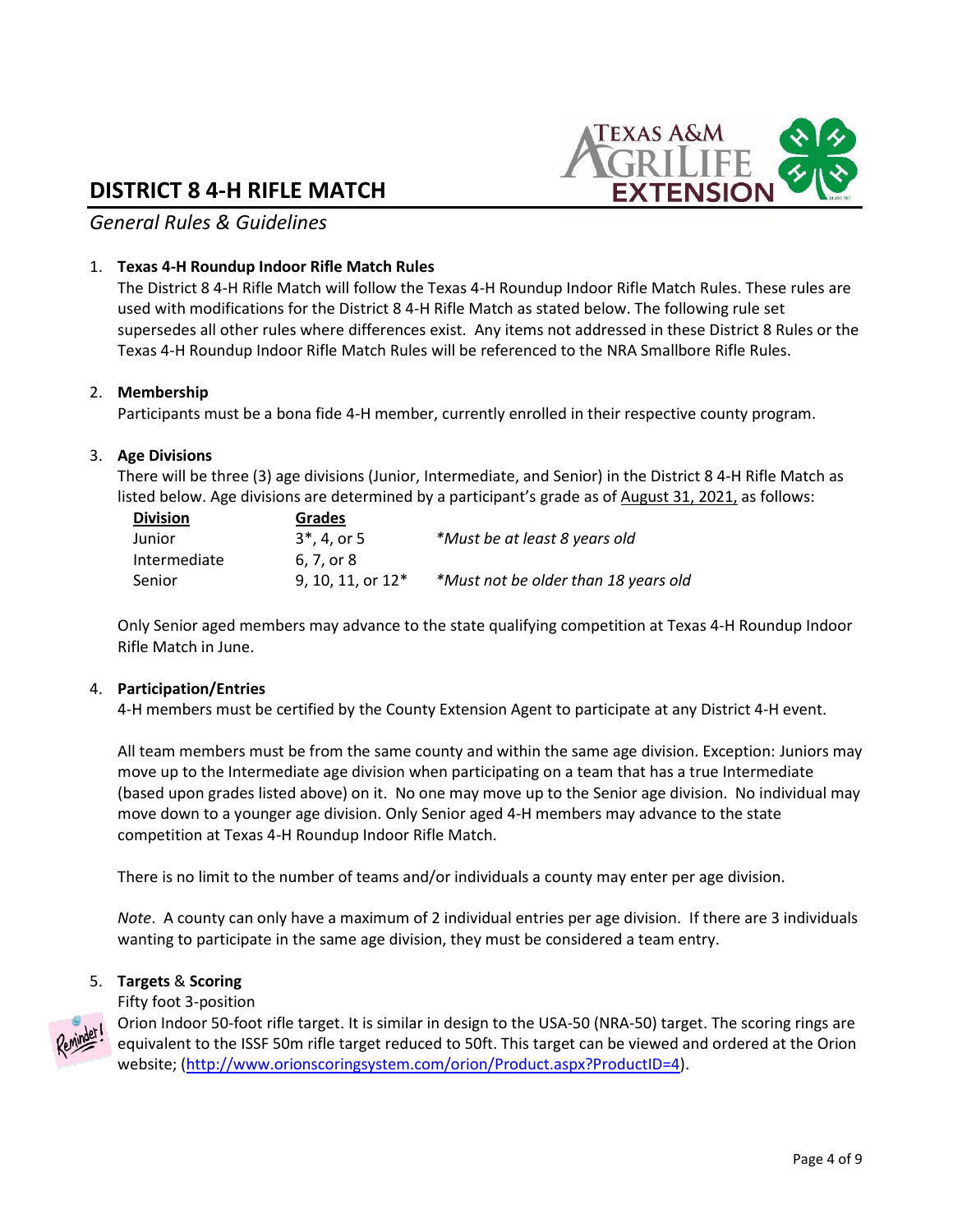Targets will be scored after each relay has completed the course of fire using the Orion Electronic Scoring System. Scoring will be accomplished in the scoring office. Targets will be scored by hand pending if deemed necessary by County Extension Agents in the scoring office.

## 6. **Course of Fire & Firing Positions**

4-H members will shoot from 50 feet as listed below:

| <b>Age Division</b> | <b>Position</b>     | <b>Time</b> | Number of shots $\parallel$ # of Targets $\parallel$ Shots per bull |           |                 |
|---------------------|---------------------|-------------|---------------------------------------------------------------------|-----------|-----------------|
| Junior              | Prone only          | 30 minutes  | 30 shots                                                            | 3 targets | 1 shot per bull |
| Intermediate        | Prone, Stand, Kneel | 45 minutes  | 30 shots                                                            | 3 targets | 1 shot per bull |
| Senior              | Prone, Stand, Kneel | 90 minutes  | 60 shots                                                            | 6 targets | 1 shot per bull |

## 7. **Target Review**

Once all targets in an age division have been scored, checked, and entered into the scoring system, they will be set out for review. Targets will be available for review for 30 minutes. Intermediates and Seniors will be responsible for reviewing their own targets. One coach and/or parent may assist Juniors in reviewing their targets.

Any challenges to the target scores must be made by the 4-H member (or coach/parent along with a Junior 4-H member) before the targets are removed from the scoring office. If the challenge is correct, the score will be changed to reflect the successful challenge. If the challenge is incorrect, the score will remain as posted.

#### 8. **Qualifying for state**

The top three (3) Senior teams are eligible to represent District 8 at the Texas 4-H Roundup Indoor Rifle Match. The top three (3) individuals (if they are not members of one of the state-qualifying teams) may advance to state as individuals only.

#### *Senior Substitutions for Texas 4-H Roundup Indoor Rifle Match*

District 8 will follow the substitution rules as outlined in the current year's Texas 4-H Roundup Guide. To be an eligible substitute, he/she must have attended and competed in another competitive District 8 4-H event.

#### 9. **Academic Eligibility of Participants**

According to the Texas Education Code, a 4-H member must be deemed "eligible" to compete in an event that takes place on a weekday or weekend. All 4-H youth, including youth in public, private, and/or home school must adhere to the following guidelines regarding extracurricular activities and academic eligibility:

- − Complete a "Declaration of Eligibility Form" OR
- − Name of 4-H member must appear on a list of eligible students to participate in a specific extracurricular activity signed by the school principal or designee.

If a 4-H member is ineligible for a 4-H competitive event, the agent must notify the 4-H member, his/her parents, and the district office, by letter, of this situation. If the parent has any questions, he/she should be referred to the school administrator.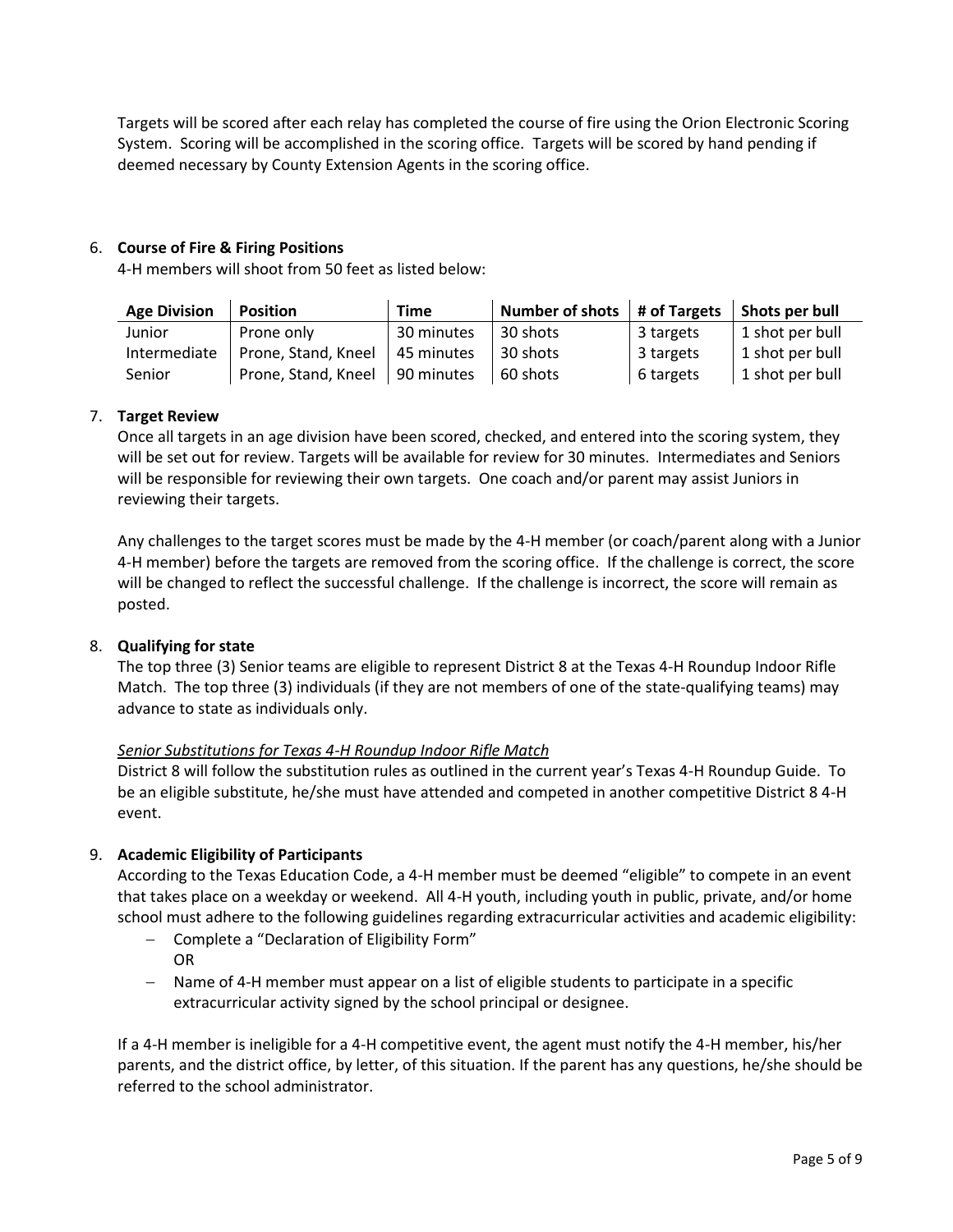#### 10. **Auxiliary Aids/Special Accommodations**

If 4-H members that are participating in District 4-H events require auxiliary aids or special accommodations, please notify the District Office at the same time that entry materials are due.

#### 11. **Awards**

An awards presentation will be made on Monday, May 9, 2022, at 5:30pm via Zoom. Participants who are members of first, second, and third place teams in each age division will receive individual awards. First through fifth place individuals in each age division will receive awards. Awards will be mailed to each county office for distribution.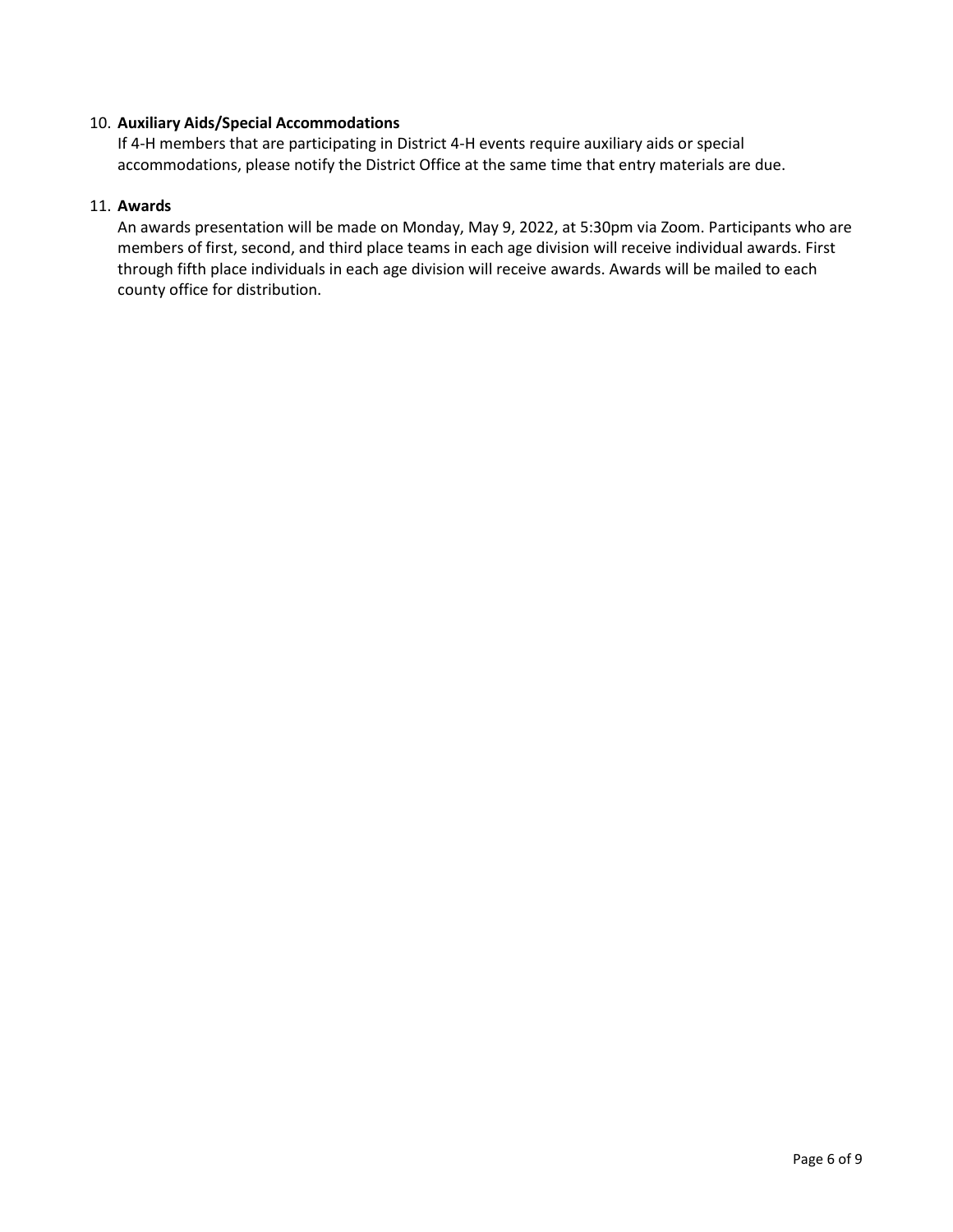**DISTRICT 8 4-H PROVISIONAL LIGHT RIFLE MATCH**

# *Rules & Guidelines*

*\*The Provisional Light Rifle Match participants do not advance to state competition.* 

#### 1. **Texas 4-H Shooting Sports Light Rifle Rules**

The District 8 4-H Light Rifle Match will follow the Texas 4-H Shooting Sports Light Rifle Rules. These rules are used with modifications for the District 8 4-H Rifle Match as stated below. The following rule set supersedes all other rules where differences exist. Any items not addressed in these District 8 Rules or the Texas 4-H Shooting Sports Light Rifle Rules will be referenced to the NRA Smallbore Rifle Rules.

#### 2. **Membership**

Participants must be a bona fide 4-H member, currently enrolled in their respective county program.

#### 3. **Age Divisions**

There will be three (3) age divisions (Junior, Intermediate, and Senior) in the District 8 4-H Rifle Match as listed below. Age divisions are determined by a participant's grade as of August 31, 2021, as follows:

| <b>Division</b> | <b>Grades</b>       |                                      |
|-----------------|---------------------|--------------------------------------|
| Junior          | $3^*$ , 4, or 5     | *Must be at least 8 years old        |
| Intermediate    | 6.7. or 8           |                                      |
| Senior          | 9, 10, 11, or $12*$ | *Must not be older than 18 years old |

Only Senior aged members may advance to the state qualifying competition at Texas 4-H Roundup Indoor Rifle Match in June.

#### 4. **Participation/Entries**

4-H members must be certified by the County Extension Agent to participate at any District 4-H event.

All team members must be from the same county and within the same age division. Exception: Juniors may move up to the Intermediate age division when participating on a team that has a true Intermediate (based upon grades listed above) on it. No one may move up to the Senior age division. No individual may move down to a younger age division. Only Senior aged 4-H members may advance to the state competition at Texas 4-H Roundup Indoor Rifle Match.

There is no limit to the number of teams and/or individuals a county may enter per age division.

*Note*. A county can only have a maximum of 2 individual entries per age division. If there are 3 individuals wanting to participate in the same age division, they must be considered a team entry.

#### 5. **Targets** & **Scoring**



The Orion 50-foot Light Rifle 6 Bull Target will be used. This target can be viewed and ordered at the Orion website; [\(https://www.orionscoringsystem.com/orion/Product.aspx?ProductID=59\)](https://www.orionscoringsystem.com/orion/Product.aspx?ProductID=59).

Targets will be scored after each relay has completed the course of fire using the Orion Electronic Scoring System. Scoring will be accomplished in the scoring office. Targets will be scored by hand pending if deemed necessary by County Extension Agents in the scoring office.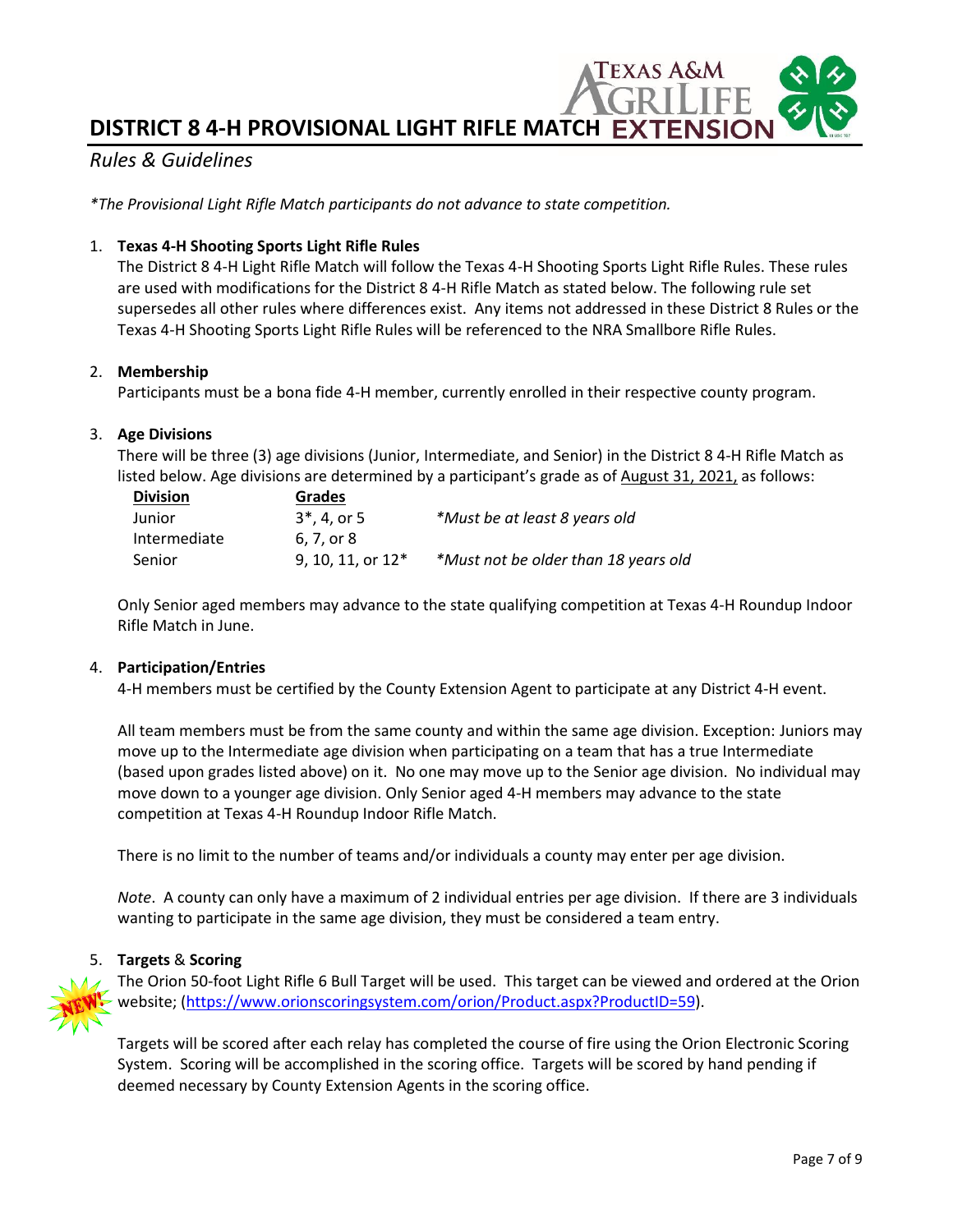## 6. **Target Review**

Once all targets in an age division have been scored, checked, and entered into the scoring system, they will be set out for review. Targets will be available for review for 30 minutes. Intermediates and Seniors will be responsible for reviewing their own targets. One coach and/or parent may assist Juniors in reviewing their targets.

Any challenges to the target scores must be made by the 4-H member (or coach/parent along with a Junior 4-H member) before the targets are removed from the scoring office. If the challenge is correct, the score will be changed to reflect the successful challenge. If the challenge is incorrect, the score will remain as posted.

## 7. **Qualifying for state**

The Provisional Light Rifle Match participants do not advance to state competition.

## 8. **Firing Positions**

*This is the main difference from the Texas 4-H Shooting Sports Light Rifle Rules for the District 8 4-H Light Rifle Match*. 4-H members will shoot from 50 feet as listed below:

| <b>Age Division</b> | <b>Position</b> | <b>Time</b> | Number of shots $ $ # of Targets $ $ Shots per bull |           |                  |
|---------------------|-----------------|-------------|-----------------------------------------------------|-----------|------------------|
| Junior              | Prone only      | 20 minutes  | 20 shots                                            | 2 targets | 2 shots per bull |
| Intermediate        | Standing only   | 20 minutes  | 20 shots                                            | 2 targets | 2 shots per bull |
| Senior              | Standing only   | 20 minutes  | 20 shots                                            | 2 targets | 2 shots per bull |

## 9. **Academic Eligibility of Participants**

According to the Texas Education Code, a 4-H member must be deemed "eligible" to compete in an event that takes place on a weekday or weekend. All 4-H youth, including youth in public, private, and/or home school must adhere to the following guidelines regarding extracurricular activities and academic eligibility:

- − Complete a "Declaration of Eligibility Form" OR
- − Name of 4-H member must appear on a list of eligible students to participate in a specific extracurricular activity signed by the school principal or designee.

If a 4-H member is ineligible for a 4-H competitive event, the agent must notify the 4-H member, his/her parents, and the district office, by letter, of this situation. If the parent has any questions, he/she should be referred to the school administrator.

## 10. **Auxiliary Aids/Special Accommodations**

If 4-H members that are participating in District 4-H events require auxiliary aids or special accommodations, please notify the District Office at the same time that entry materials are due.

#### 11. **Awards**

An awards presentation will be made on Monday, May 9, 2022, at 5:30pm via Zoom. Participants who are members of first, second, and third place teams in each age division will receive individual awards. First through fifth place individuals in each age division will receive awards. Awards will be mailed to each county office for distribution.